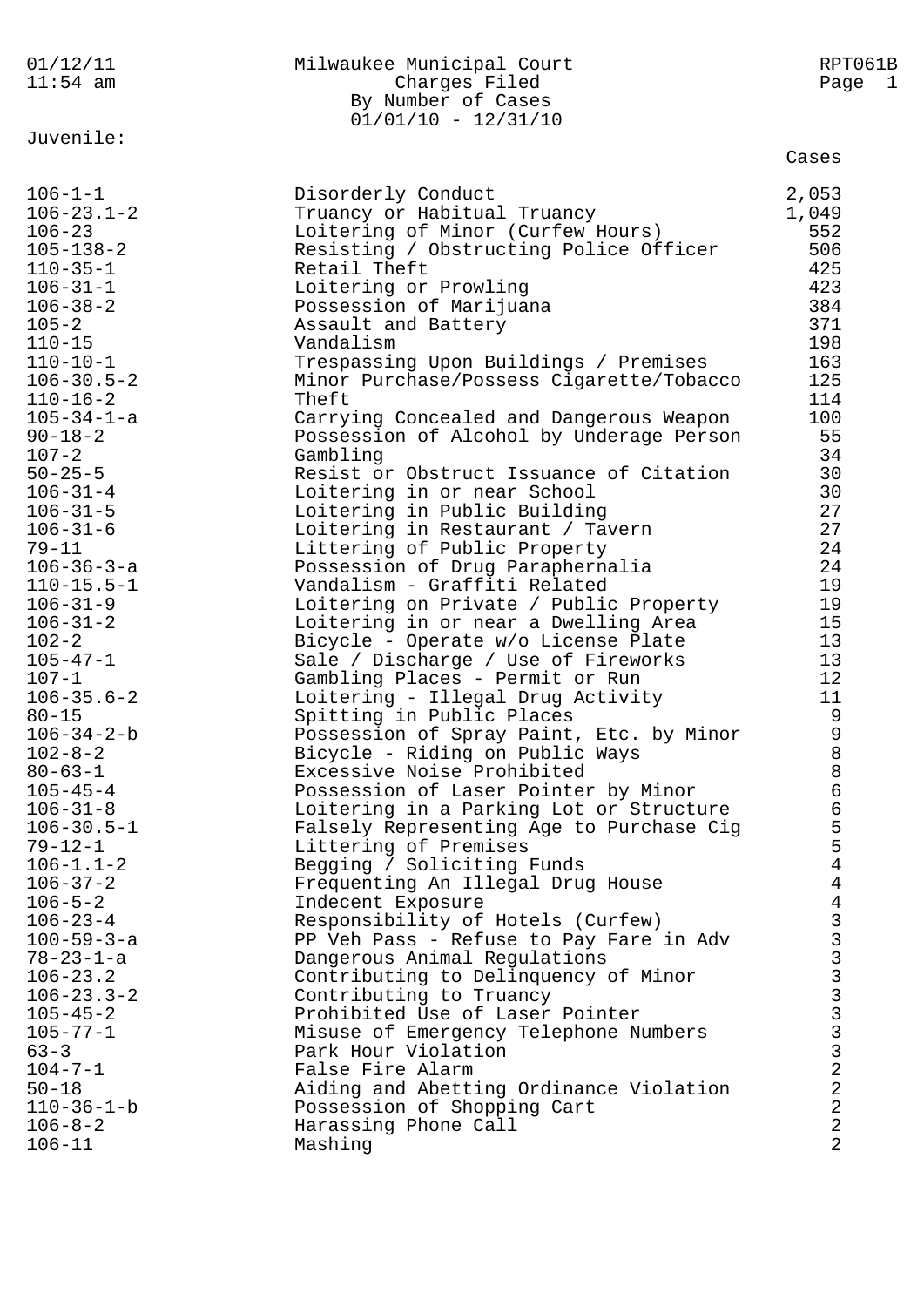| 01/12/11               | Milwaukee Municipal Court                | RPT061B                 |
|------------------------|------------------------------------------|-------------------------|
| $11:54$ am             | Charges Filed                            | Page 2                  |
|                        | By Number of Cases                       |                         |
|                        | $01/01/10 - 12/31/10$                    |                         |
| Juvenile:              |                                          |                         |
|                        |                                          | Cases                   |
| $106 - 30 - 2 - a$     | Sale of Cigarettes to Minor/Underage     | 2                       |
| $105 - 34 - 1 - A$     |                                          | $\sqrt{2}$              |
| $74 - 1 - 2.5$         | Sales Median/Safety Island Prohibited    | $\sqrt{2}$              |
| $106 - 34 - 2 - a$     | Selling Spray Paint, Etc. to Minor       | $\overline{a}$          |
| $110 - 35 - 1$ 50-18-1 | Retail Theft - Aiding and Abetting       | $\overline{2}$          |
| $106 - 31 - 7$         | Loitering - Soliciting, Etc.             | $\overline{\mathbf{c}}$ |
| $78 - 22 - 3$          | Pit-Bull/Rottweiler - Behavior Class Req | 2                       |
| $78 - 17 - 1$          | Dog and Cat Licenses Required            | $\overline{2}$          |
| $78 - 22 - 1$          | Pit-Bull/Rottweiler - Leash Requirements | $\mathbf{1}$            |
| $79 - 40 - 2$          | Unauthorized Removal of Recycling Cart   | $\mathbf{1}$            |
| $79 - 5.5 - 1$         | Waste Containers - Removal of Contents   | $\mathbf 1$             |
| $105 - 34 - 1 - b$     | Carrying Concealed Firearm               | $\mathbf{1}$            |
| $105 - 19 - 1$         | Roller Skate and Skateboard Restrictions | $\mathbf{1}$            |
| $78 - 19 - 2$          | Setting Animal at Large                  | $\mathbf{1}$            |
| $110 - 1$              | Damaging/Tampering w/Coin Machine, Etc.  | 1                       |
| $105 - 35 - 1$         | Discharge of Firearm in City w/o Permit  | $\mathbf{1}$            |
| $79 - 10 - 2$          | Littering on Street by Motor Vehicle     | $\mathbf{1}$            |
| $105 - 48 - 2$         | Smoking in City Building                 | $\mathbf{1}$            |
| $63 - 17$              | Fire Regulations/Restrictions in Park    | $\mathbf 1$             |
| $102 - 8 - 5$          | Bicycle - Full Control of Handle/Pedals  | $\mathbf 1$             |
| $102 - 7 - 1$          | Bicycle - Riding on Public Ways          | 1                       |
| $74 - 1$               | Vehicular Food Peddlers Restrictions     | $\mathbf{1}$            |
| $74 - 2 - 3$           | Ice Cream Peddler License Required       | $\mathbf{1}$            |
| $105 - 34.4 - 1$       | Fire Bombs Prohibited                    | $\mathbf{1}$            |
| $74 - 3 - 3 - d$       | Minor Peddler/Roadway Md, Safety Island  | $\mathbf{1}$            |
| $115 - 32 - 1$         | Obstruction on Public Ways               | $\mathbf{1}$            |
| $105 - 36 - 1$         | Use of Bow and Arrows in Prohibited Area | $\mathbf 1$             |
| $214 - 9 - 1 - a$      | Containers for Open Burning - Regs       | $\mathbf{1}$            |
| 200 through 295        | Building Code Violations                 | $\mathbf{1}$            |
| $78 - 19 - 1$          | Permitting Animal at Large               | $1\,$                   |
| $106 - 35 - 2$         | Loitering - Soliciting Prostitute        | $\mathbf 1$             |
| $106 - 1.8 - 1$        | Public Drinking                          | $\mathbf 1$             |
| $110 - 32 - 1 - b$     | Fraud on Hotel or Restaurant Keeper      | $\mathbf{1}$            |
|                        |                                          |                         |

Total Cases Filed: 6,959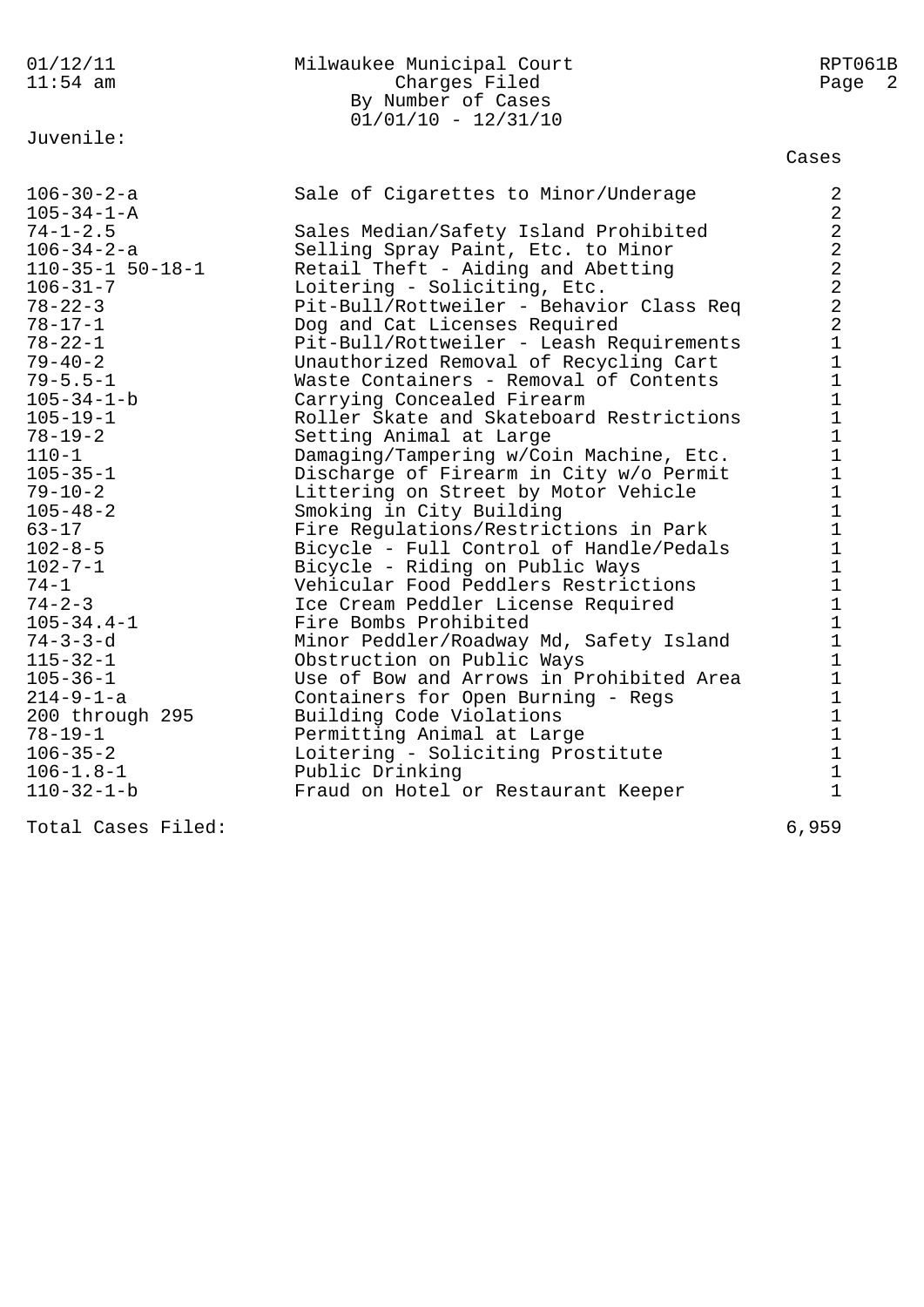| 01/12/11<br>$11:54$ am | Milwaukee Municipal Court<br>Charges Filed<br>By Number of Cases<br>$01/01/10 - 12/31/10$ | RPT061B<br>Page<br>$\overline{\mathbf{3}}$ |
|------------------------|-------------------------------------------------------------------------------------------|--------------------------------------------|
| Ordinances:            |                                                                                           | Cases                                      |
| $106 - 1 - 1$          | Disorderly Conduct                                                                        | 7,200                                      |
| $101 - 34 - 1$         | Contested Parking Citation(s)                                                             | 5,375                                      |
| $105 - 138 - 2$        | Resisting / Obstructing Police Officer                                                    | 2,989                                      |
| $106 - 31 - 1$         | Loitering or Prowling                                                                     | 2,833                                      |
| $110 - 35 - 1$         | Retail Theft                                                                              | 2,649                                      |
| $106 - 38 - 2$         | Possession of Marijuana                                                                   | 2,286                                      |
| $105 - 2$              | Assault and Battery                                                                       | 1,860                                      |
| 200 through 295        | Building Code Violations                                                                  | 1,834                                      |
| $110 - 10 - 1$         | Trespassing Upon Buildings / Premises                                                     | 1,806                                      |
| $106 - 1.8 - 1$        | Public Drinking                                                                           | 1,534                                      |
| $106 - 23.1 - 2$       | Truancy or Habitual Truancy                                                               | 1,375                                      |
| $110 - 15$             | Vandalism                                                                                 | 1,333                                      |
| $90 - 18 - 2$          | Possession of Alcohol by Underage Person                                                  | 1,093                                      |
| $80 - 63 - 1$          | Excessive Noise Prohibited                                                                | 1,071                                      |
| $106 - 36 - 3 - a$     | Possession of Drug Paraphernalia                                                          | 899                                        |
| $110 - 16 - 2$         | Theft                                                                                     | 618                                        |
| $106 - 23$             | Loitering of Minor (Curfew Hours)                                                         | 555                                        |
| $106 - 23.3 - 2$       | Contributing to Truancy                                                                   | 469                                        |
| $105 - 34 - 1 - a$     | Carrying Concealed and Dangerous Weapon                                                   | 439                                        |
| $106 - 1.1 - 2$        | Begging / Soliciting Funds                                                                | 372                                        |
| $106 - 31 - 7$         | Loitering - Soliciting, Etc.                                                              | 343                                        |
| $106 - 35.6 - 2$       | Loitering - Illegal Drug Activity                                                         | 313                                        |
| $78 - 17 - 1$          | Dog and Cat Licenses Required                                                             | 277                                        |
| $106 - 31 - 6$         | Loitering in Restaurant / Tavern                                                          | 271                                        |
| $79 - 11$              | Littering of Public Property                                                              | 253                                        |
| $50 - 25 - 5$          | Resist or Obstruct Issuance of Citation                                                   | 228                                        |
| $78 - 22 - 3$          | Pit-Bull/Rottweiler - Behavior Class Req                                                  | 195                                        |
| $78 - 22 - 2$          | Pit Bull/Rottweiler - Yard / Kennel Reqs                                                  | 179                                        |
| $106 - 31 - 9$         | Loitering on Private / Public Property                                                    | 177                                        |
| 295                    | Zoning Violations                                                                         | 168                                        |
| $118 - 80 - 1$         | Boating - Adoption of State Statutes                                                      | 166                                        |
| $105 - 77 - 1$         | Misuse of Emergency Telephone Numbers                                                     | 163                                        |
| $106 - 30.5 - 2$       | Minor Purchase/Possess Cigarette/Tobacco                                                  | 159                                        |
| $106 - 31 - 5$         | Loitering in Public Building                                                              | 153                                        |
| $78 - 19 - 1$          | Permitting Animal at Large                                                                | 129                                        |
| $106 - 37 - 2$         | Frequenting An Illegal Drug House                                                         | 127                                        |
| $107 - 2$              | Gambling                                                                                  | 104                                        |
| $106 - 35 - 2$         | Loitering - Soliciting Prostitute                                                         | 101                                        |
| $106 - 31 - 8$         | Loitering in a Parking Lot or Structure                                                   | 96                                         |
| $106 - 8 - 4$          | Harassing Phone Calls - Repeated                                                          | 95                                         |
| $90 - 19 - 1$          | Presence of Minor at Licensed Premises                                                    | 94                                         |
| $106 - 31 - 4$         | Loitering in or near School                                                               | 92                                         |
| $92 - 3 - 3 - a$       | Junk Collector/Dealer License Required                                                    | 91                                         |
| $200 - 51.7 - 6$       | Fail to Provide Access for Inspection                                                     | 77                                         |
| $105 - 47 - 1$         | Sale / Discharge / Use of Fireworks                                                       | 74                                         |
| $79 - 12 - 1$          | Littering of Premises                                                                     | 72                                         |
| $105 - 75 - 15 - a$    | Excessive False Alarms                                                                    | 67                                         |
| $80 - 15$              | Spitting in Public Places                                                                 | 60                                         |
| $106 - 8 - 2$          | Harassing Phone Call                                                                      | 54                                         |
| $100 - 59 - 3 - a$     | PP Veh Pass - Refuse to Pay Fare in Adv                                                   | 53                                         |
| $106 - 5 - 2$          | Indecent Exposure                                                                         | 48                                         |
| $106 - 23.2$           | Contributing to Delinquency of Minor                                                      | 48                                         |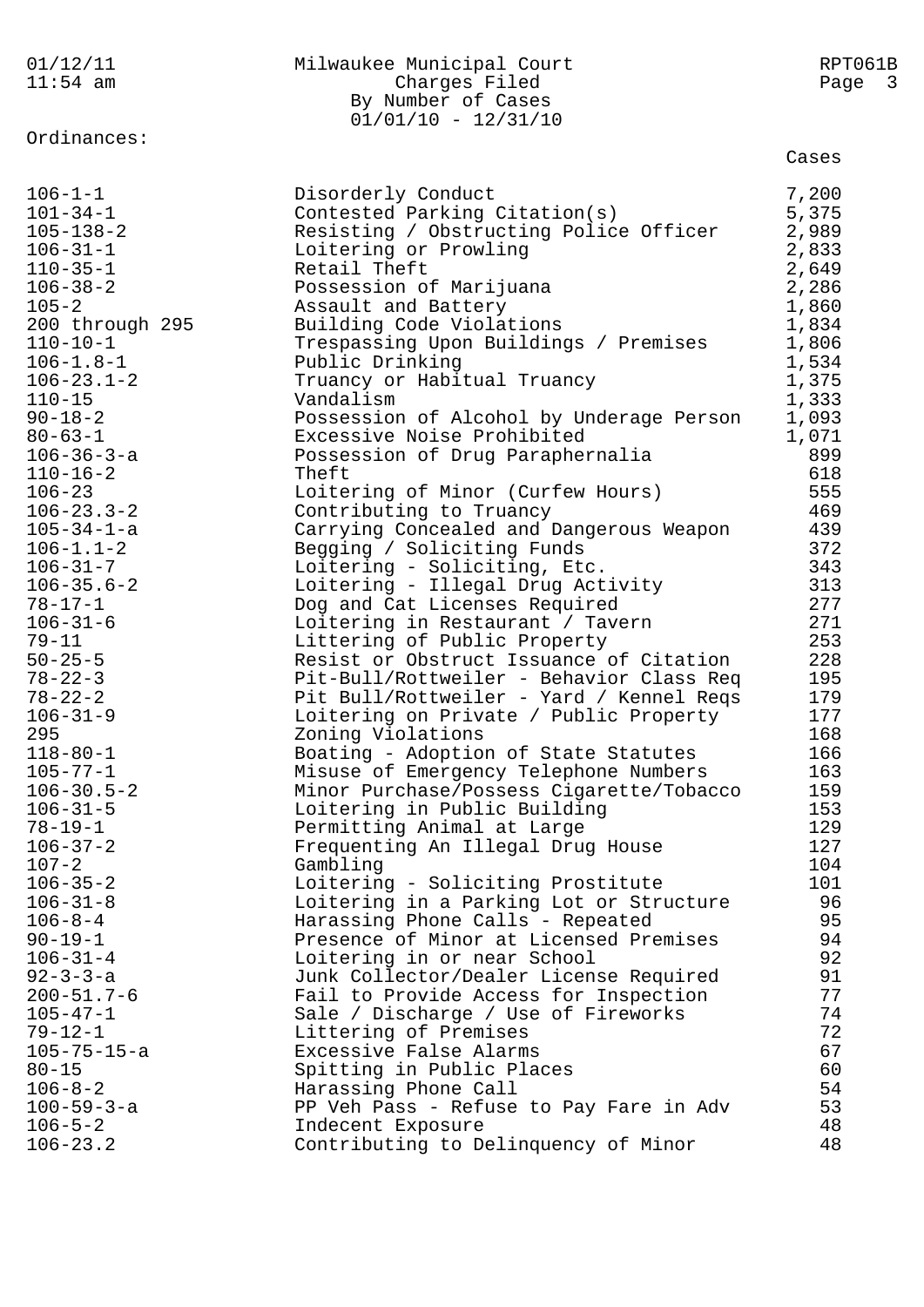## 01/12/11 Milwaukee Municipal Court RPT061B 11:54 am Charges Filed Page 4 By Number of Cases 01/01/10 - 12/31/10

Ordinances:

78-23-1-a Dangerous Animal Regulations 47 102-2 Bicycle - Operate w/o License Plate 46 107-1 Gambling Places - Permit or Run 45

92-10-6 Precious Metal/Gems Dealer Regulations 44 225 Plumbing and Drainage 44 106-31-2 Loitering in or near a Dwelling Area 42 105-65-1 Abandoned Motor Vehicle or Trailer 41 110-36-1-b Possession of Shopping Cart 41 101-20-1 Unnecessary Vehicle Noises Prohibited 38 102-7-1 Bicycle - Riding on Public Ways 38 102-8-2 Bicycle - Riding on Public Ways 38 90-18-1-a-1 Sale of Alcohol to Underaged Person 37 106-23-2 Responsibility of Parents (Curfew) 36 78-22-1 Pit-Bull/Rottweiler - Leash Requirements 36 63-3 Park Hour Violation 36 118-80-1 30.62(8) Boating - Battery 36 200-51.7-3-a Registration Stmt Reqd - Vacant Building 35 106-30-2-a Sale of Cigarettes to Minor/Underage 33 110-15.5-1 Vandalism - Graffiti Related 33 66-22-1-a Create/Knowing Allow Lead-Based Nuisance 27 110-32-1-a Fraud on Hotel or Restaurant 26 106-21-3 Failure to Return Library Material 26 79-5.5-1 Waste Containers - Removal of Contents 25 78-31-1-a Cruelty to Animals 25 90-18-3 Misrepresenting Age to Receive Alcohol 24 78-29-1 Animal Disturbing Peace 24 106-11 Mashing 21 118-80-1 30.62(3) Boating - Fail Provide Floatation Dev 20 110-36 Abandonment of Shopping Cart 20 100-59-13 PP Vehicle - Daily Trip Records Req'd 19 74-1-2-a Vehic Food Peddler Remain on Block>1 Hr 17 106-30-3-e Sell Cig in Package/Container w/o Stamp 17 105-56-2-a Sale on Public Premises without Consent 17 100-50-1-a Public Passenger Vehicle - Permit Req'd 17 50-18 Aiding and Abetting Ordinance Violation 17 78-31-2 Cruelty to Animals - Food and Water Reqs 16 110-32-1-b Fraud on Hotel or Restaurant Keeper 15 90-4-10-a Class D Operator's Liquor License 15 295-403-3-b Paved or Approved Surface Required 15 68-01 Food License Regs-Adoption of State Code 14 118-80-1 30.66(2) Boating - Speeding Over Fixed Limits 14 295-503-1 Residential Lot - Land Use Violation 13 100-54-1-a PP Vehicle - Driver's License Required 13 78-31-3-a Cruelty to Animals - Lack of Shelter 13 78-19-2 Setting Animal at Large 13 74-2-3 Ice Cream Peddler License Required 12 200-53-5-a Fail to Inform Tenant of Inspection 12 79-40-1 Unauthorized Removal of Recyclables 12 90-3-2 Alcohol Sales - Premises License Reqd 12 214-7-2-b-1 Annual Fire Inspection Required 12 244-18-2 Snipe Advertising Prohibited 11 68-4-1-a Food Dealers License Required 11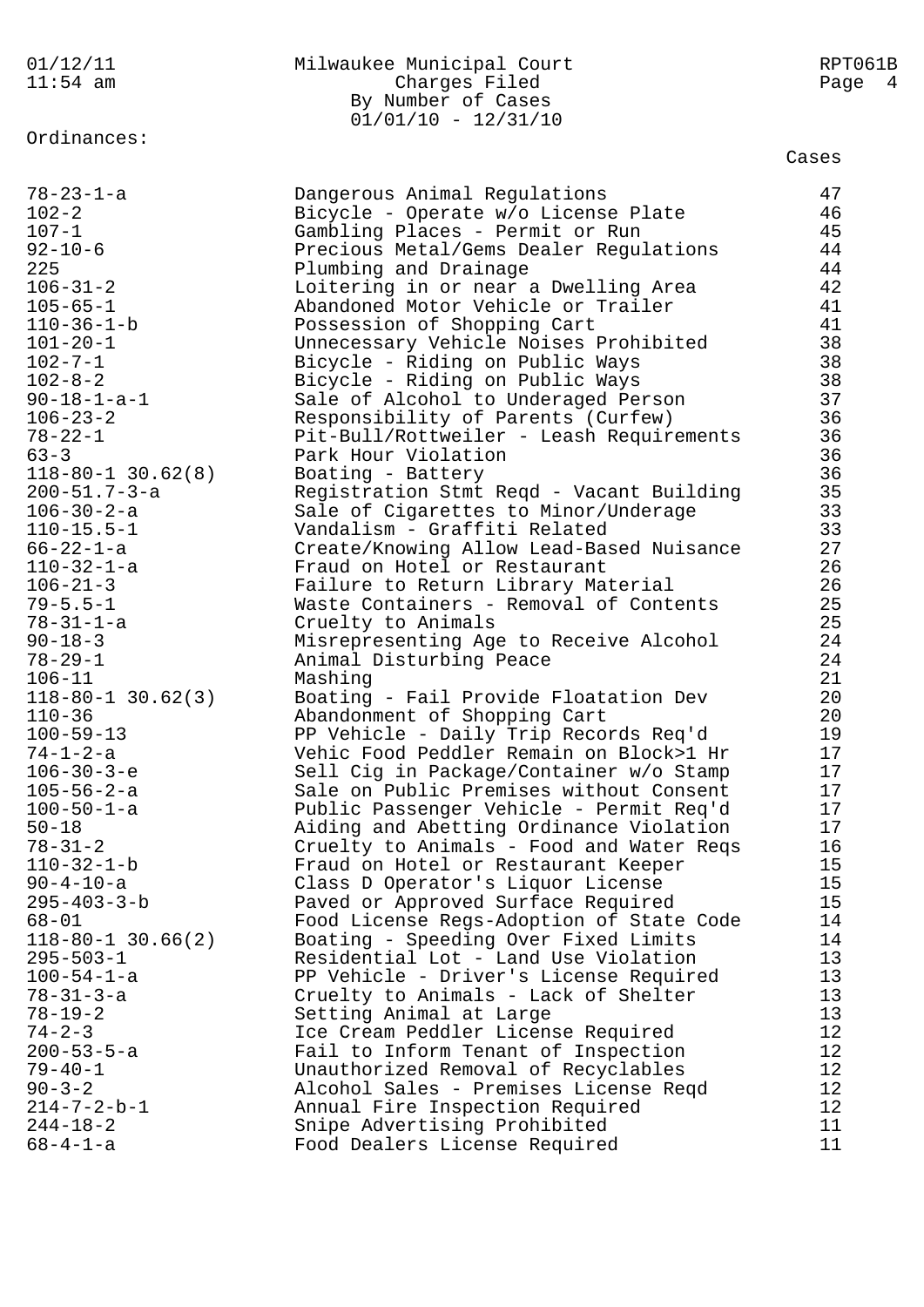Ordinances:

# 01/12/11 Milwaukee Municipal Court RPT061B 11:54 am Charges Filed Page 5 By Number of Cases 01/01/10 - 12/31/10

Cases

105-35-1 Discharge of Firearm in City w/o Permit 10 90-36-4-d-1 Exceeding Posted Occupancy Limit 10 100-51.5-1 PP Veh - Veh Stds/Equipment Violation 10 118-80-1 30.61 Boating - Oper After Sunset w/o Lights 9 74-1 Vehicular Food Peddlers Restrictions 9 252-74-1-a Paving of Parking Lots, Areas & Spaces 9 90-3-1 Liquor License Required 9 214-23 Annual Test of Smoke Alarms Req'd 9 106-34-2-b Possession of Spray Paint, Etc. by Minor 9 106-21-4 Theft of Library Material 9 110-12-1-a Landlord - Forcible Entry Prohibited 9 79-40-2 Unauthorized Removal of Recycling Cart 9 222-19-1 Unsafe or Illegal Electrical Equipment 9 106-23.5-3-a-1 Parent Aiding or Abetting Juvenile 9 118-80-1 30.62(4) Boating - Fail to Have Fire Ext Aboard 8 105-45-4 Possession of Laser Pointer by Minor 8 100-59-14-b PP Vehicle - Daily Safety Checklist Reqs 8 78-23-2 Dangerous Animal - Leash and Muzzle Req 8 100-59-1-a PP Vehicle - License to Be Exhibited 8 92-2-2-a Secondhand Dealer License Required 8 90-8-1 Responsible Person on Premises Req'd and 8 222-11-2 Electrical License Required 7 100-59-9-e PP Vehicle - Smoking/Permitting Smoking 7 69-8-6 Rotate Milk Inventory / Remove Outdated 7 90-16 Display of Liquor License Required 7 100-54-1-b PP Vehicle - Allow Unlicensed Driver 7 79-5.7-1 Waste Containers - Addition to Contents 7 118-80-1 30.523(1) Boating - Fail to Have Cert of Number 6 118-80-1 30.66(3)(b) Boating - Operate PWC w/in 100ft 6 66-22-10-a Lead Clearance Standards 6 78-31-3-c Cruelty to Animals - Lack Proper Shelter 6 110-35-1 50-18-1 Retail Theft - Aiding and Abetting 6 90-15-3-a-1 Class B Premises Allow Patron After Hrs 6 106-2.1-1 Drinking in a Public Parking Structure 6 105-34-1-b Carrying Concealed Firearm 6 105-19-1 Roller Skate and Skateboard Restrictions 6 105-48-2 Smoking in City Building 6 118-80-1 30.68(7) Boating - Operating in Prohibited Area 5 90-18-1-c Underage Attempt/Procure Alcohol 5 222-13-1 Electrical Permit Required 5 90-4-4-c Class B Licensee's Responsibility 5 106-8-1 Cobscene Phone Call 5 118-80-1 30.51(1) Boating - Operate w/o Valid Cert of Num 5 106-30.5-1 Falsely Representing Age to Purchase Cig 5 105-45-2 Prohibited Use of Laser Pointer 5 295-603-1 Commercial Lot - Land Use Violation 5 118-62-2 Loitering on Bridge Prohibited 5 90-18-1-a-3 Allow Consumption of Alcohol by Underage 5 79-10-2 The Littering on Street by Motor Vehicle 5 78-19-3 Animal Litter Nuisance 4 225-3-4 Plumbing - Permit Req'd 4 78-5-3 Keep Animal in City - Exceed # Permitted 4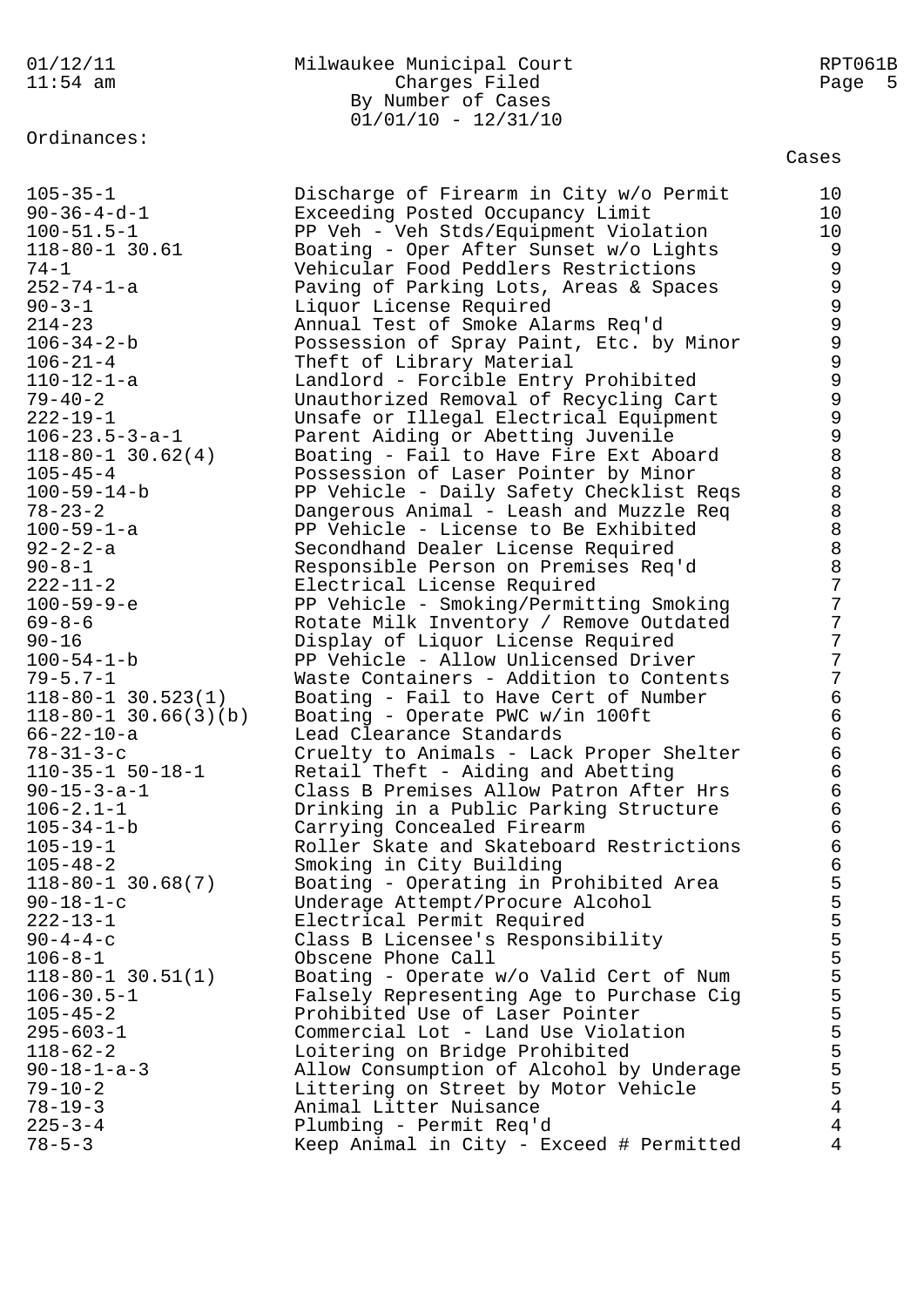## 01/12/11 Milwaukee Municipal Court RPT061B 11:54 am Charges Filed Page 6 By Number of Cases 01/01/10 - 12/31/10

Ordinances:

100-59-3-b PP Veh Pass - Refuse to Convey Passenger 2 74-1-2.5 Sales Median/Safety Island Prohibited 2

Cases

80-10-6-b Chronic Nuisance Premises 4 78-31-3-b Cruelty to Animals - Lack of Shade 4 102-7-2 Bicycle - Operating 2 or More Abreast 4 95-1-2 Direct Sellers License Required 4 90-17 Tavern Charges to Be Posted 4 105-66-1 Repairing Motor Vehicle on Street 4 101-20.5-2 Cruising Prohibited 4 92-3-8-a Junk Collector Regs - Sales Form Req'd 3 105-50-1-c Drinking on Bus 3 104-7-1 False Fire Alarm 3 68-2 Sanitary Regulations 3 84-54-2 Amusement Machine Distributor Lic Req'd 3 106-32-2-a Gang Loitering Prohibited 3 118-80-1 30.66(3) Boating - Operate w/in 100' Excess Speed 3 90-33-5 Prerecorded Music Machine License Req'd 3 106-23-4 Responsibility of Hotels (Curfew) 3 118-80-7 Swimming within Harbor Where Prohibited 3 105-34.4-1 Fire Bombs Prohibited 3 66-22-1 Lead Based Nuisance Prohibited 3 200-11-5 Building, Structure, Etc. Unsafe / Unfit 3 200-53-3 Residential Rental Certificate Required 3 200-11-4 **Illegal Occupancy and Use** 3 68-3 Impure Food, Water, Drugs or Ice 3 200-24-1 Building Permit Required 3 108-5-1-a Public Dance Hall - License Required 3 110-1 Damaging/Tampering w/Coin Machine, Etc. 3 104-15 Obstruct Police/Fireman During Fire 3 80-65-4 Noise Nuisances 3 106-23.5-3-a-2 Fail to Supervise & Avoid Juv Violation 3 66-22-8 Exterior Lead Abatement Preparation 3 90-5-12 Fail to Report Change on Liquor License 3 90-27-1-d Licensed Premises - Safe Egress Required 3  $105-34-1-A$  3 78-23-3-a Dangerous Animal - Confinement Required 3 106-21-5 Fradulent Regis/Use of Library Materials 3 78-3-1 Animal Owner's Duty to Restrain, Etc. 3 84-43-2 Cigarette and Tobacco License Required 2 95-1-1 Direct Sellers License Required 2 214-3 Adoption of Model Fire Code 2 90-18-1-a-2 Sale/traffic Alcohol to Underaged Person 2 90-21 Disorderly Premises Prohibited 2 110-36-1-a Removal of Shopping Cart Prohibited 2 92-1-2 Pawnbrokers License Required 2 200-51.5-3-a Property Recording Required 2  $66-22-1-A$  2 118-80-1 30.523(2) Boating - Fail/Improper Display of Reg 2 100-50-5-a PPV - Fail to Report Changes to App Info 2 115-32-1 Obstruction on Public Ways 2 290 Erosion Control 2 74-1-2 No Food Peddler's License - Sale of Food 2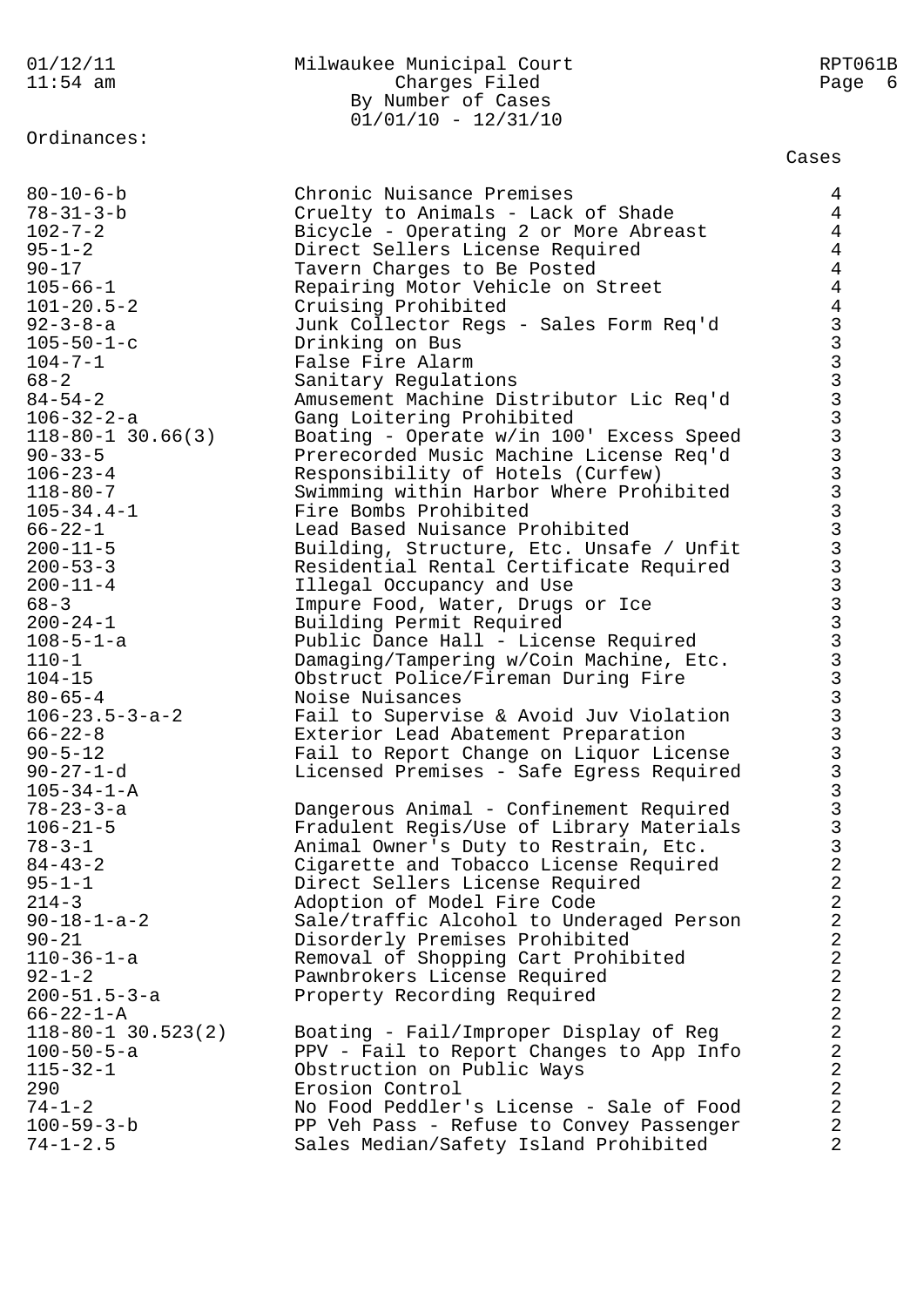## 01/12/11 Milwaukee Municipal Court RPT061B Charges Filed By Number of Cases  $01/01/10 - 12/31/10$

Ordinances:

| $118 - 80 - 1$ 30.68(3)(b)<br>$118 - 80 - 1$ 30.549(2)<br>106-34-2-a<br>$295 - 503 - 3 - b$<br>$101 - 43 - 1$<br>$74 - 1 - 7.5 - c$<br>275-32-3-a<br>$110 - 12 - 1 - b$<br>$90 - 3 - 5$<br>$78 - 5 - 2 - a$<br>105-75-3-a<br>$116 - 8 - 1$<br>$90 - 33 - 2$<br>$105 - 69 - 2$<br>$90 - 22 - 3$<br>99999<br>$90 - 20$<br>$106 - 36 - 3 - A$<br>$78 - 31 - 4$ | Boating - Permit Underage to Operate<br>Boating - Fail to Apply for Reg/Title<br>Selling Spray Paint, Etc. to Minor<br>Residential Lot - Improper Veh Repair<br>Deface or Remove Traffic Sign or Device<br>Food Peddler Vehicle Using Horn<br>Exterior Wood Surfaces Protected<br>Tenant - Denial of Access to Landlord<br>Evading Law by Giving Away Alcohol<br>Certain Animals Prohibited<br>Alarm Business License Required<br>Sidewalks to be Kept Clean<br>Tavern Dance License Required<br>Smelling / Inhaling Harmful Substance<br>Disorderly Conduct by Patrons Prohibited<br>Municipal Violation<br>Sale of Intoxicant to Intoxicated Person<br>Cruelty to Animals - Leash Requirements | $\overline{a}$<br>$\overline{a}$<br>$\overline{a}$<br>$\overline{a}$<br>$\overline{a}$<br>$\overline{\mathbf{c}}$<br>$\overline{\mathbf{c}}$<br>$\overline{\mathbf{c}}$<br>$\overline{\mathbf{c}}$<br>$\overline{a}$<br>$\frac{2}{2}$<br>$\overline{\mathbf{c}}$<br>$\overline{\mathbf{c}}$<br>$\overline{a}$<br>$\overline{a}$<br>$\overline{a}$<br>$\overline{a}$<br>$\overline{\mathbf{c}}$ |
|-------------------------------------------------------------------------------------------------------------------------------------------------------------------------------------------------------------------------------------------------------------------------------------------------------------------------------------------------------------|--------------------------------------------------------------------------------------------------------------------------------------------------------------------------------------------------------------------------------------------------------------------------------------------------------------------------------------------------------------------------------------------------------------------------------------------------------------------------------------------------------------------------------------------------------------------------------------------------------------------------------------------------------------------------------------------------|------------------------------------------------------------------------------------------------------------------------------------------------------------------------------------------------------------------------------------------------------------------------------------------------------------------------------------------------------------------------------------------------|
| $106 - 21 - 2$<br>$102 - 8 - 5$<br>$89 - 8$<br>$225 - 2 - 1$<br>$106 - 8 - 3$<br>$100 - 50 - 12 - b - 1$<br>$106 - 4$<br>$75 - 21 - 4$<br>$90 - 27 - 1 - c$<br>95-2-2-a<br>$75 - 25 - 2$                                                                                                                                                                    | Unlawful Use of Library Card<br>Bicycle - Full Control of Handle/Pedals<br>Escort License Required<br>Plumbing - License & Registration Req'd<br>Harassing Phone Calls - Repeated Ringing<br>PPV - Subleasing Leased PP Vehicle<br>Leasing Building for Prostitution<br>Massage Establishment Facility Regs<br>Licensed Premises-Immed Police Entry Req<br>Transient Merchant's License Required<br>State Food Protection Practices Cert.                                                                                                                                                                                                                                                        | $\overline{a}$<br>$\overline{a}$<br>$\mathbf{1}$<br>$\mathbf{1}$<br>$\mathbf{1}$<br>$\mathbf{1}$<br>$\mathbf{1}$<br>$\mathbf{1}$<br>$\mathbf{1}$<br>$\mathbf 1$<br>$\mathbf{1}$                                                                                                                                                                                                                |
| $214 - 27 - 4$<br>214<br>$100 - 50$<br>$66 - 22 - 6$<br>$3 - 34 - 3 - B$                                                                                                                                                                                                                                                                                    | Smoke Detectors Not Operative<br>Fire Prevention<br>Interior Site Preparation                                                                                                                                                                                                                                                                                                                                                                                                                                                                                                                                                                                                                    | $\mathbf{1}$<br>$\mathbf{1}$<br>$\mathbf{1}$<br>$\mathbf{1}$<br>$\mathbf{1}$                                                                                                                                                                                                                                                                                                                   |
| $200 - 42 - 2 - a$<br>$100 - 59 - 6$<br>$90 - 33 - 1$<br>$100 - 59 - 14 - a$<br>$105 - 45 - 3$<br>$90 - 19 - 2 - a - 1$<br>$92 - 10 - 2$                                                                                                                                                                                                                    | Certificate of Occupancy / Zoning Req'd<br>PP Vehicle - Map or Street Guide Reqd<br>Tavern Amusement License Required<br>PP Vehicle - Daily Safety Inspection Req<br>Selling / Giving Laser Pointer to Minor<br>Allow Underage on Premises                                                                                                                                                                                                                                                                                                                                                                                                                                                       | $\mathbf 1$<br>$\mathbf 1$<br>$\mathbf 1$<br>$\mathbf 1$<br>$\mathbf 1$<br>$\mathbf 1$<br>$\mathbf{1}$                                                                                                                                                                                                                                                                                         |
| 252<br>$63 - 17$<br>$90 - 27 - 1$<br>$105 - 1 - 3 - a$<br>$90 - 15 - 3 - b$<br>$95 - 14 - 2 - a$<br>$63 - 19 - 3 - b$<br>$101 - 3 - 1$<br>$63 - 19 - 1$<br>$102 - 7 - 3 - a$                                                                                                                                                                                | General Requirements<br>Fire Regulations/Restrictions in Park<br>Licensed Premises - Open Entry Required<br>Refuse Withdrawal from Unlawful Assembly<br>Special Hrs for Liquor Sale in Orig Pkg<br>Home Improvement Contractor License Reqd<br>Animal Litter in Park/Parkway<br>Traffic Offenses - City Adopt State Rule<br>Domestic Animal in Pk Except Dog Leashed<br>Bicycle - Full Control Required                                                                                                                                                                                                                                                                                          | $\mathbf{1}$<br>$\mathbf{1}$<br>$\mathbf{1}$<br>$\mathbf{1}$<br>$\mathbf{1}$<br>$\mathbf{1}$<br>$\mathbf{1}$<br>$\mathbf{1}$<br>$\mathbf{1}$<br>1                                                                                                                                                                                                                                              |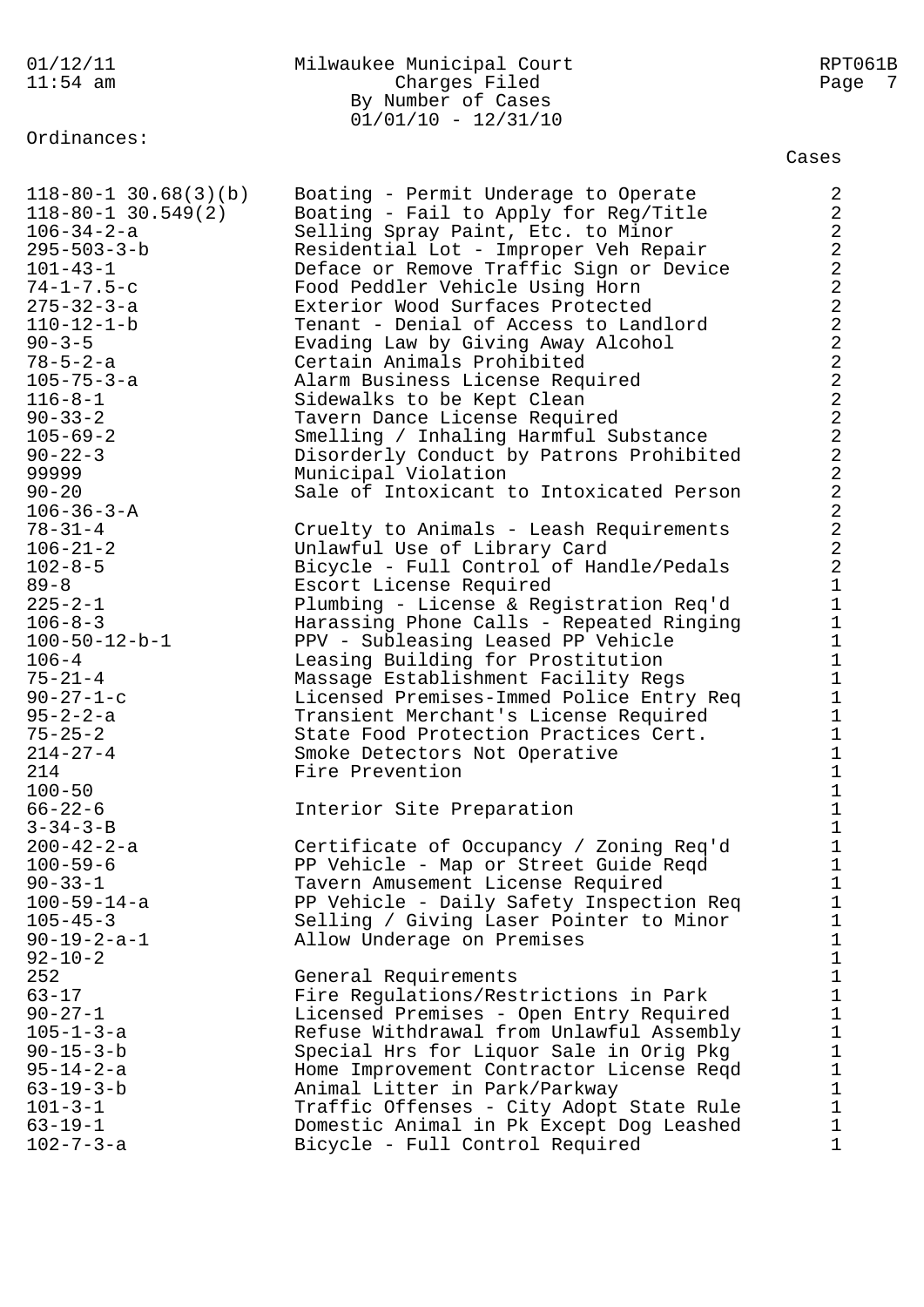Ordinances:

## 01/12/11 Milwaukee Municipal Court RPT061B 11:54 am Charges Filed Page 8 By Number of Cases 01/01/10 - 12/31/10

Cases

66-12-9-i Abatement Activity w/o DHFS Cert Workers 1 66-12-9-a Remove,Transport,Store Asbestos Not Wet 1 66-12-9-k Fail to Act Results in Asbestos Exposure 1 66-12-5-a Asbestos Permit Plan Required 1 118-80-1 30.68(5) Boating - Operate in Circular Course 1 106-23-3 Responsibility of Operators (Curfew) 1 90-4-6-a Class B Ferment Malt Bev Retailer's Lic 1 68-6-6 Oper Estab After Rev/Sus Prohibited 1  $74-3-3-D$  1 95-15-2-a Door to Door Solicitation - Police Regis 1 74-3-3-d Minor Peddler/Roadway Md, Safety Island 1 118-80-1 30.68(2) Boating - Negligent Operation 1 275 **Building Maintenance** 1 118-80-5 Boating - Littering the Waterways 1 90-3-3 Sep License Per Loc for Alcohol Sale Req 1 80-6.1 Discharge Offensive/Hazardous Substance 1 74-3-3-b Food Peddler/Engaging Minor Under Age 12 1 105-36-1 Use of Bow and Arrows in Prohibited Area 1 92-3-8-H-2 1 79-14-1 Unauthorized Use of Anti-Litter Bins 1 84-7-3 License Req'd If Estab Open 12am-5am 1 90-19-2-a-2 A&A Presence of Minor on Premises 1 118-80-1 30.62(1) Boating - Renting Not Legal Equip / Reg 1 118-80-1 30.68(9) Boating - Overloading 1 118-80-1 30.501 Boating - Capacity Plates on Boats 1 90-4-2-B-2 1 105-48-1 Smoking Prohibited - Adoption State Law 1 87-2-2 Pool or Billiard Hall License Required 1  $92 - 3 - 8 - A$  1 214-9-1-a Containers for Open Burning - Regs 1 75-51-16-b Tattoo / Offer to Tattoo Person < 16 Yrs 1 275-81-5 Sanitation - Maintenance of Premises 1 115-45-1 Selling Articles from Parked Vehicle 1 295-505-4-b-4 Exceed Max Number Parked Vehicles on Lot 1 66-22-4 Lead Abatement Permit 1 66-22-9 Improper Lead Abatement 1 105-50-1 Synthetic Marijuana Poss/Sale/Use Prohib 1 101-1-2 Traffic Offenses - Adoption of State Law 1 289-3-1 Filling Permit Required 1 78-7-2-a Animal Fancier Permit Required 1  $100 - 50 - 1 - A$  1 79-5-6 Waste Collection Svcs - Address Post Req 1 79-5-1 Location of Waste Containers on Premises 1 75-17-1 False Call for Emergency Services 1 106-31-3 Loitering in Public Restroom 1 Sub Total: 45,052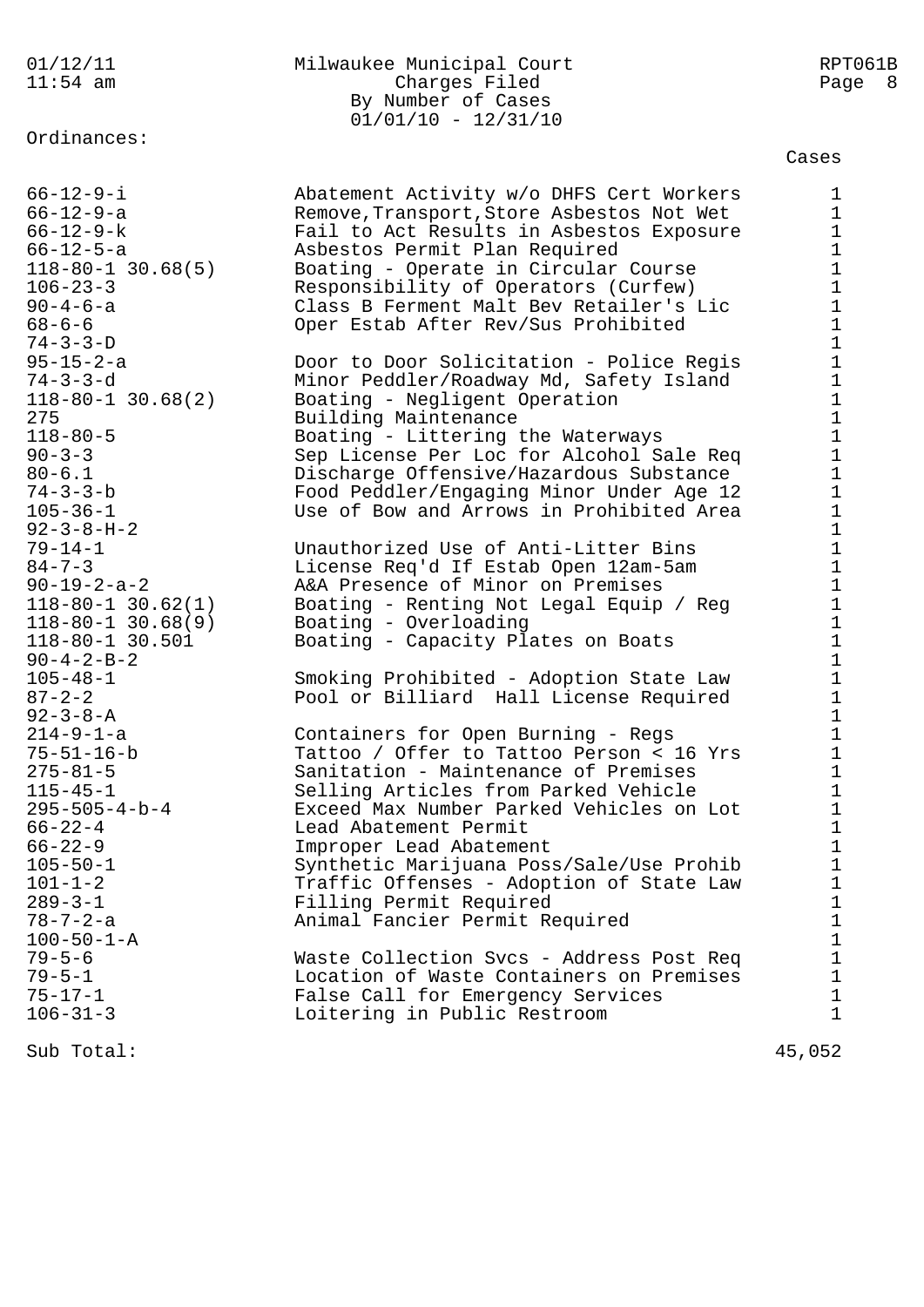| 01/12/11                | Milwaukee Municipal Court                                       | RPT061B     |
|-------------------------|-----------------------------------------------------------------|-------------|
| $11:54$ am              | Charges Filed                                                   | Page<br>- 9 |
|                         | By Number of Cases                                              |             |
|                         | $01/01/10 - 12/31/10$                                           |             |
| State Statutes:         |                                                                 | Cases       |
|                         |                                                                 |             |
| 343.44(1)(a)            | Operating After Suspension                                      | 18,760      |
| 341.04(1)               | Non-Registration of Vehicle                                     | 10,125      |
| 341.03(1)               | Oper Veh After Sus/Rev or Can of Reg                            | 8,862       |
| 346.57(5)               | Exceeding Speed Zones/Posted Limits                             | 8,453       |
| 347.48(2m)(b)           | Vehicle Operator Fail/Wear Seat Belt                            | 5,967       |
| 343.44(1)(b)            | Operating After Revocation                                      | 5,582       |
| 343.05(3)(a)            | Operate w/o Valid License                                       | 4,261       |
| 341.61(2)               | Display Unauth. Veh. Registration Plate                         | 3,964       |
| 344.62(1)               | Operating motor vehicle w/o insurance                           | 2,310       |
| 341.15(1)               | Fail/Display Vehicle License Plates                             | 2,010       |
| 346.37(1)(c)1           | Violate Red Traffic Light                                       | 1,841       |
| 346.04(2)               | Failure To Obey Traffic Officer/Signal                          | 1,539       |
| 347.14(1)               | Operate Vehicle w/o Stopping Lights                             | 1,394       |
| 347.09(1)(a)            | Operate Motor Vehicle w/o 2 Headlights                          | 1,388       |
| 346.46(1)               | Fail/Stop at Stop Sign                                          | 1,218       |
| 347.48(2m)(d)           | Ride in Vehicle w/o Wearing Seat Belt                           | 1,110       |
| 347.48(4)(am)           | Safety Belt Violations-Child                                    | 1,018       |
| 347.13(1)               | No Tail Lamp/Defective Tail Lamp-Night                          | 972         |
| 347.13(3)               | Operate Vehicle w/o Registration Lamps                          | 849         |
| 341.61(4)               | Possess Fraud. Obtained Registration                            | 755         |
| 346.57(2)               | Unreasonable and Imprudent Speed                                | 658         |
| 346.63(1)(a)            | Operating While Intoxicated                                     | 648         |
| 346.89(1)               | Inattentive Driving                                             | 544         |
| 346.63(1)(b)            | Operating While Intoxicated - BAC .1%+                          | 491         |
| 346.935(3)              | Keep Open Intoxicants in MV                                     | 480         |
| 346.18(2)               | Fail/Yield while Making Left Turn                               | 470         |
| TR305.32(4)(b)2         | Illegal Window Tint                                             | 461         |
| 347.06(1)               | Operation w/o Required Lamps Lighted                            | 459         |
| 343.43(1)(d)            | Violate Driving License Restrictions                            | 428         |
| 346.04(1)               | Fail/Obey Traffic Officer Signal/Order                          | 424         |
| 346.18(3)               | Fail/Yield Right/Way from Stop Sign                             | 398         |
| 346.62(2)               | Reckless Driving-Endanger Safety                                | 387         |
| TR305.34(3)             | Cracked/Damaged Vehicle Windshield                              | 336         |
| 346.13(1)               | Unsafe Lane Deviation<br>Fail/Notify DMV of Address/Name Change | 326<br>318  |
| 343.22(1)<br>346.675(1) |                                                                 | 311         |
| 346.29(2)               | Veh Owner Liability-Hit and Run<br>Standing on Roadway          | 301         |
| 343.18(1)               | Operate w/o Carrying License                                    | 298         |
| 346.14(1)               | Automobile Following Too Closely                                | 255         |
| 342.15(5)               | Failure to Transfer Vehicle Title                               | 251         |
| 347.39(1)               | Operate Motor Veh. w/o Adequate Muffler                         | 230         |
| 343.52(1)(b)            | Unlawful Display of Special ID Card                             | 230         |
| 346.39(1)               | Fail/Stop for Flashing Red Signal                               | 211         |
| 346.935(2)              | Possess Open Intoxicants in MV                                  | 210         |
| 346.57(3)               | Driving too Fast for Conditions                                 | 199         |
| 347.12(1)(a)            | Approaching Operator Fail/Dim MultiBeams                        | 194         |
| 346.34(1)(b)            | Fail to Signal Turn                                             | 192         |
| 346.70(1)               | Failure to Notify Police of Accident                            | 189         |
| 346.68                  | Hit and Run-Unattended Vehicle                                  | 168         |
| 346.24(2)               | Sudden Pedes/Bike Movement into Traffic                         | 165         |
| 341.61(3)               | Alter Veh. Registration Plate/Sticker                           | 158         |
| 347.39(2)               | Equip Motor Vehicle with Illegal Muffler                        | 153         |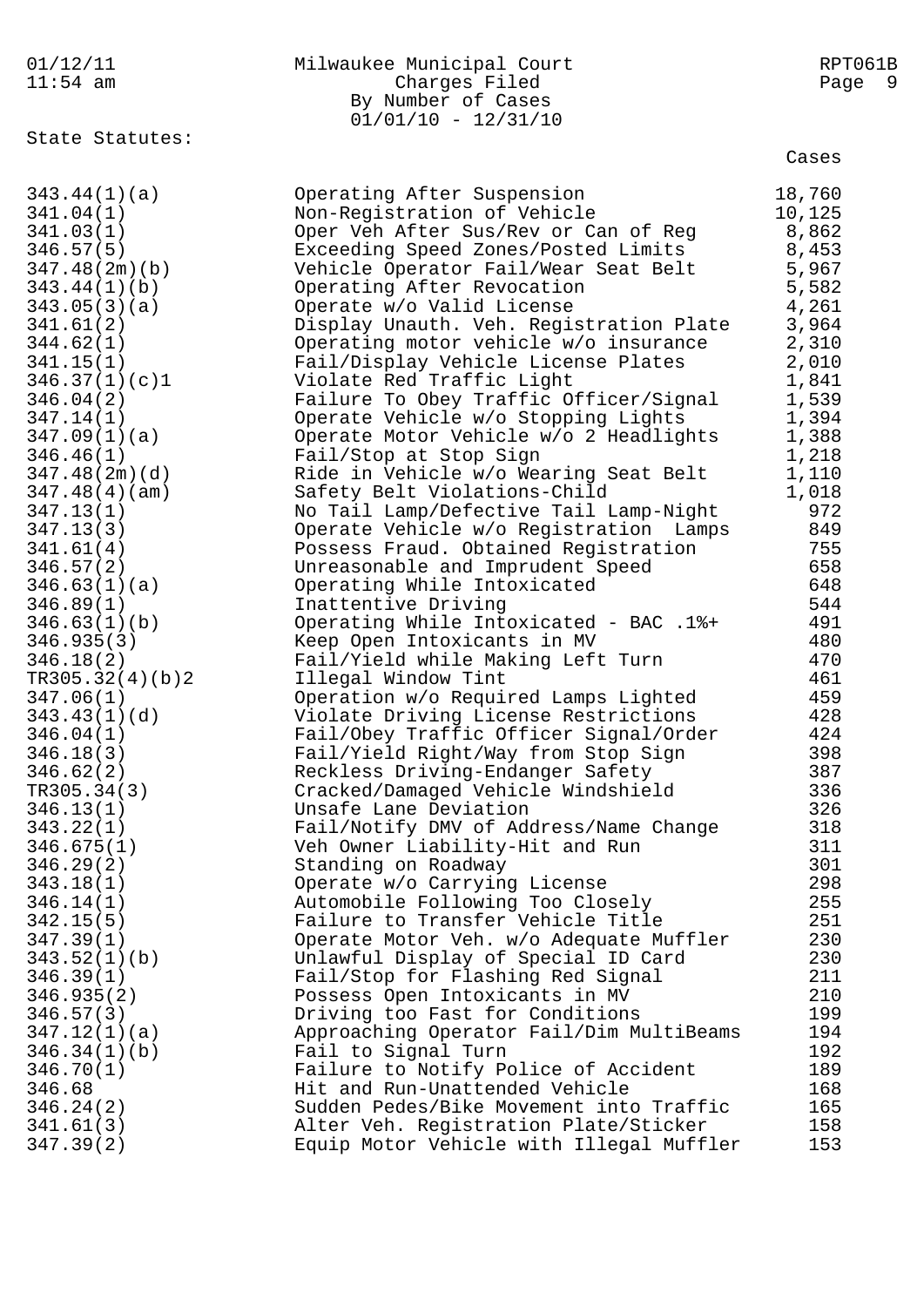| 01/12/11            | Milwaukee Municipal Court                                                      | RPT061B    |
|---------------------|--------------------------------------------------------------------------------|------------|
| $11:54$ am          | Charges Filed                                                                  | Page 10    |
|                     | By Number of Cases                                                             |            |
|                     | $01/01/10 - 12/31/10$                                                          |            |
| State Statutes:     |                                                                                | Cases      |
|                     |                                                                                |            |
| 347.48(2m)(c)       | Operator Fail/Have Passenger/SeatBelted                                        | 149        |
| 346.10(2)           | Passing at Intersection                                                        | 141        |
| TR305.15(5)         | Fail/Maintain High-Mounted Stop Lamp                                           | 138        |
| 343.305(9)(a)       | Refusal                                                                        | 135        |
| 346.37(1)(c)3       | Illegal Right Turn on Red                                                      | 122        |
| 347.489(1)          | Operate Bike/Cycle w/o Lights/Reflectors                                       | 121        |
| 346.05(1)           | Operating Left of Center Line                                                  | 121<br>117 |
| 343.45(2)           | Permit Unauthorized Person to Drive                                            |            |
| TR305.26(3)         | Cracked/Damaged/Poor Reflect on Mirror                                         | 114<br>114 |
| 342.15(6)(a)        | Failure of Transferee to Obtain Title                                          | 113        |
| 346.54<br>346.19(1) | Improper Parking/Standing of Vehicle                                           | 109        |
| TR305.32(6)         | Fail/Yield to Stop for Emergency Vehicle<br>Rear Side Window Excessive Tinting | 105        |
| 346.31(3)(b)        | Improper Left Turn/Intersection                                                | 101        |
| 346.38(2)           | Bike/Pedes Violate Pedestrian Signal                                           | 95         |
| 346.87              | Unsafe Backing of Vehicle                                                      | 95         |
| 346.34(1)(a)3       | Unsafe Turn-w/o Reasonable Safety                                              | 91         |
| 346.18(1)           | Fail/Yield at Uncontrolled Intersection                                        | 80         |
| 346.23(1)           | Fail/Yield at Controlled Intersection                                          | 77         |
| 346.88(3)(b)        | Obstructed Driver's Vision-Front View                                          | 76         |
| 346.31(2)           | Improper Right Turn                                                            | 72         |
| 347.38(1)           | Defective Horn or Unnecessary Use                                              | 69         |
| TR305.32(5)(b)      | Rear Window Excessive Tinting                                                  | 68         |
| 346.69              | Hit and Run-Property Adjacent to Highway                                       | 68         |
| 346.15              | Driving Wrong Way on Divided Highway                                           | 68         |
| 346.37(1)(b)        | Violate Yellow Traffic Signal                                                  | 66         |
| 346.92(2)           | Riding Illegally on Vehicle                                                    | 64         |
| 346.92(1)           | Driving with Person Riding Illegally                                           | 62         |
| 347.40(1)           | Operate Vehicle w/o Rearview Mirror                                            | 61         |
| 346.94(12)          | Driving on Bicycle Lane or Way                                                 | 61         |
| 346.31(1)           | Fail to Follow Indicated Turn                                                  | 58         |
| 346.18(5)           | Fail/Yield Rt/Way from Parked Position                                         | 57         |
| 347.15(2)           | Improperly Locate Veh.Directional Lights                                       | 56         |
| 346.89(2)           | Operation with TV Visible to Driver                                            | 54         |
| 346.57(4)(a)        | Speeding in School Zones                                                       | 53         |
| 343.52(1m)          | Fraudulent Use of Special ID Card                                              | 52         |
| TR305.30(9)         | Vehicle Rim-Loose/Missing Nut/Lug Bolt                                         | 52         |
| 347.07(2)(b)        | Operate Vehicle w/ NonRed Taillights                                           | 49         |
| 344.62(2)           | Oper motor veh w/o proof of insurance                                          | 49         |
| 346.08              | Unsafe Passing on Right                                                        | 49         |
| 343.05(3)(b)        | Operate Motorcycle w/o Valid License                                           | 46         |
| 346.93(1)           | Minor Transporting Intoxicants in MV                                           | 46         |
| 341.61(5)           | Possess Counterfeit Registration                                               | 43         |
| 346.18(4)           | Fail/Yield when Emerging from Alley                                            | 40         |
| TR305.26(1)         | Fail/Equip Required Mirrors                                                    | 36         |
| TR305.19(1)         | Fail/Maintain Door/Hood Trunk Lid                                              | 36         |
| 346.53(6)           | Parking/Standing where Prohibited                                              | 35         |
| 346.94(2)           | Racing on Highway                                                              | 34         |
| TR305.29(2)         | Fail/Maintain Steering System                                                  | 34         |
| 346.09(1)           | Passing into Oncoming Traffic                                                  | 33         |
| 347.07(2)(a)        | Operate Vehicle w/ NonWhite Headlights                                         | 33         |
| 341.335(1)          | Fail/Notify DMV of Address Change                                              | 31         |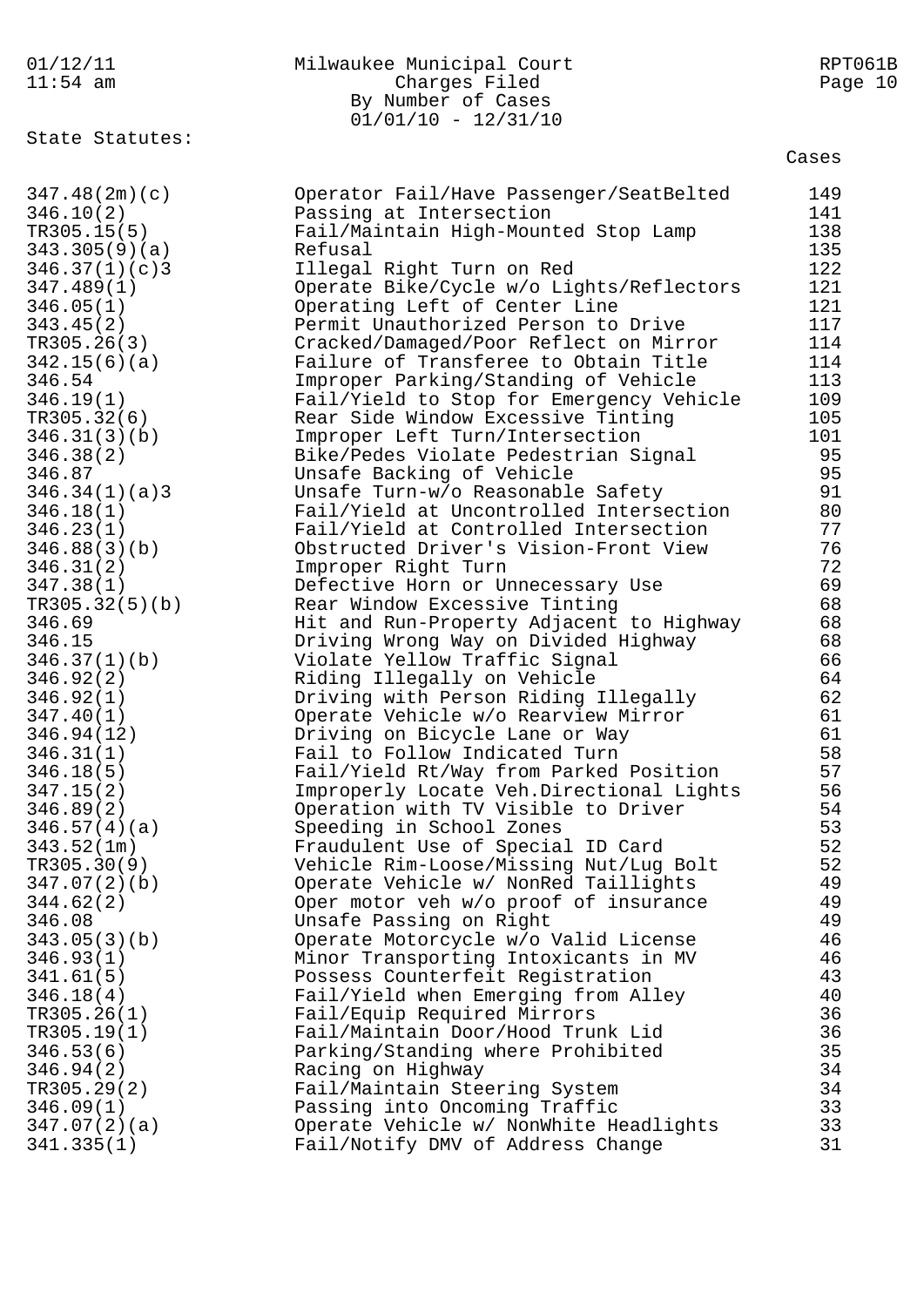## 01/12/11 Milwaukee Municipal Court RPT061B 11:54 am Charges Filed Page 11 By Number of Cases 01/01/10 - 12/31/10

State Statutes:

| 346.072(1)(a)  | Passing Illegally                        | 30          |
|----------------|------------------------------------------|-------------|
| TR327.03(4)    | Violation of Out of Service Notice       | 29          |
| 346.94(1)      | Driving on Sidewalk                      | 28          |
| 346.33(1)(a)   | Unlawful U/Y Turn-Control. Intersection  | 28          |
|                |                                          |             |
| TR305.32(2)    | Front Driver's Side Window not Operate   | 28          |
| TR305.18(1)(a) | Fail/Equip Required Bumper               | 28          |
| 346.88(3)(c)   | Obstructed Driver's Vision-Rear View     | 27          |
| 346.24(1)      | FYR to Pedestrian/uncontroll. Intersect  | 26          |
| 346.18(6)      | Fail/Yield for Yield Sign                | 26          |
| 346.33(1)(c)   | Unlawful U/Y Turn-Highway MidBlock       | 23          |
| 341.55(1)      | Dealer Misuse/Dealer Vehicle Plates      | 21          |
| 346.94(9)      | Alighting From/Boarding Moving Vehicle   | 21          |
| TR305.16(4)    | Covered/Obscured Tail Lamps/Reflectors   | 21          |
| 347.489(2)     | Operate Bike/Cycle w/o Functioning Brake | 21          |
|                |                                          |             |
| 347.35(1)      | Operate Motor Vehicle w/o Capable Brakes | 21          |
| 343.45(1)      | Permit Unauthorized Minor to Drive       | 20          |
| TR305.30(2)    | Vehicle Tires w/Less Than 2/3 Inch Tread | 20          |
| 347.12(1)(b)   | Following Operator Fail/Dim MultiBeams   | 19          |
| 341.55(2)      | Use Dealer Plate/Veh. Not Dealer-Owned   | 19          |
| 346.33(1)(b)   | Unlawful U/Y Turn - Midblock             | 18          |
| 346.945(1)(a)  | Owner Liability-Sound Amplification Dev  | 18          |
| 346.075(2)     | Improper Passing of Stopped Bus          | 17          |
| 346.25         | Pedestrian/Bike FYR when CrossingRoadway | 17          |
| 346.06         | Meeting of Vehicle-Wrong Side            | 16          |
|                |                                          | 16          |
| 346.88(4)      | MV Windows Not Reasonably Clean          |             |
| TR305.18(2)(c) | Damaged/Distorted Vehicle Bumpers        | 16          |
| 346.63(1)(am)  | Operat. w/ Detectable Level Ctrld Substn | 16          |
| 343.52(1)(a)   | Sell or Lend Special Identification Card | 16          |
| TR305.32(1)    | Window Not Approved Safety Glass/Damaged | 16          |
| 346.94(7)      | Spilling Waste Load on/along Highway     | 15          |
| TR305.34(6)    | Illegal Materials on Windshield          | 15          |
| TR305.32(5)(a) | Rear Window Unauthorized Sign            | 14          |
| 346.195(1)     | Owner Liability-Fail/Yield to ER Vehicle | 14          |
| 346.33(1)(d)   | Unlawful U/Y Turn-Erected Signs          | 14          |
| 342.15(4)(b)   | Transferor Fail/Remove Vehicle Plates    | 13          |
|                |                                          | 13          |
| 346.80(2)(c)   | Bike Rules-Due Care when Passing         |             |
| TR305.30(1)    | Fail/Properly Maintain Tires and Rims    | 12          |
| TR305.32(4)(a) | Vent / Side Window / Unauthorized Sign   | 10          |
| TR305.30(3)    | Vehicle Tires Protrudes >2 Inches Beyond | 10          |
| TR305.29(1)    | Steering/Suspension Not Meet Reqmts      | 10          |
| 346.57(4)(e)   | Speeding on City Highway                 | 9           |
| 347.455(1)     | Operate Vehicle w/ Height Modifications  | $\mathsf 9$ |
| 346.935(1)     | Drink Open Intoxicants in MV             | $\, 8$      |
| 346.46         | Fail to Stop/Improper Stop at Stop Sign  | $\, 8$      |
| TR305.30(6)    | Vehicle Tire/Cuts or Snags in Excess     | $\,8\,$     |
| 347.07(2)(c)   | Operate Vehicle w/ Flashing Light        | 7           |
| TR305.09(4)    | Fail/Maintain Signal Lenses              | 7           |
|                | Fail/Properly Mount Vehicle Bumpers      | 7           |
| TR305.18(2)(a) |                                          |             |
| 341.625(1)     | Fraudulent Use of Special Plates         | 7           |
| 346.88(1)      | Overloaded Veh./Interfere in Operation   | 7           |
| TR305.20(5)    | Tail Pipe Not Extend Past Passenger Comp | 7           |
| 341.15(2)      | Improperly Attached License Plates       | 7           |
|                |                                          |             |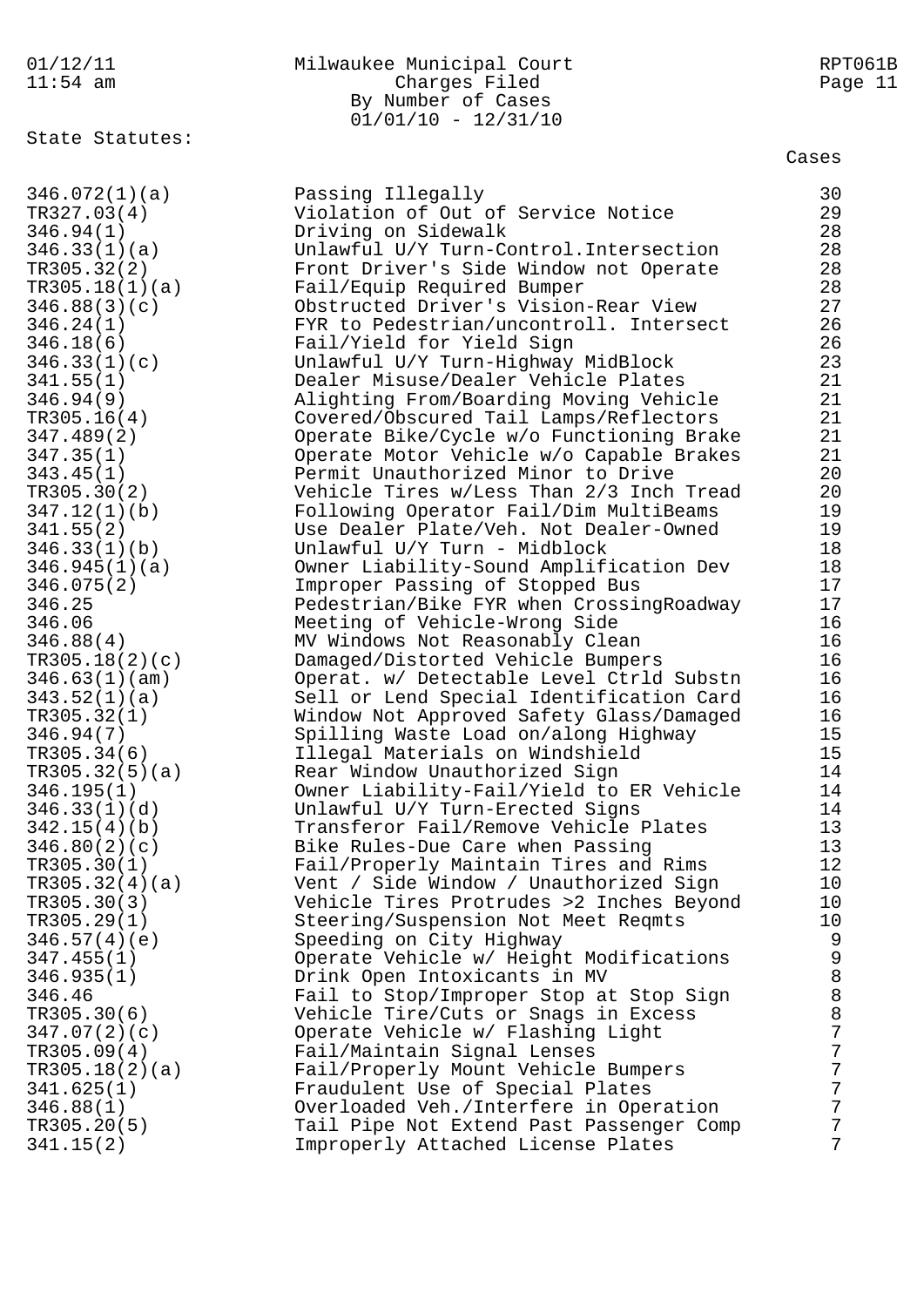#### 01/12/11 Milwaukee Municipal Court RPT061B 11:54 am Charges Filed Page 12 By Number of Cases 01/01/10 - 12/31/10

State Statutes:

| 346.63(2m)     | Violate Absolute Sobriety Law            | 7                                                                                      |
|----------------|------------------------------------------|----------------------------------------------------------------------------------------|
| 110.05(2)      | Human Service Vehicle Inspection Reqd    | 6                                                                                      |
|                |                                          |                                                                                        |
| TR305.35(2)(a) | Windshield Wiper Not Function            | $\epsilon$                                                                             |
| 347.48(1)(a)   | Sell/Buy Motor Vehicle w/o Safety Belts  | $\epsilon$                                                                             |
| 347.41         | Defective Speedometer                    | $\epsilon$                                                                             |
| 347.485(2)     | Operate Cycle without Eye Protection     | $\epsilon$                                                                             |
| 346.59(1)      | Impeding Traffic by Slow Speed           | $\epsilon$                                                                             |
| TR305.15(4)    | Cover/Obstruct Stop Lamp Lenses          | $\epsilon$                                                                             |
| 346.09(3)      | Passing in No-Passing Zone               | $\epsilon$                                                                             |
| TR305.11(3)(c) | Tinted Headlamps                         |                                                                                        |
| 346.29(1)      | Hitchhiking on Roadway                   |                                                                                        |
| 346.34(2)      | Fail/Signal Stop/Slowing                 | 655555                                                                                 |
| 347.485(1)(a)  | Minor Operate Motorcycle w/o Headgear    |                                                                                        |
| TR305.29(7)(b) | Fail/Maintain Shock Absorbers            |                                                                                        |
|                |                                          |                                                                                        |
| 346.24(3)      | Passing Vehicle Stopped for Pedestrian   |                                                                                        |
| 346.465(1)     | Veh.Owner Liable/Fail/Obey School Guard  | 5                                                                                      |
| 346.37(1)(a)1  | Violate Green Traffic-Control Signal     | 5                                                                                      |
| 346.47(1)      | Fail/Yield/Stop/Emerging from Alley      | 5                                                                                      |
| 345.17(1)(c)   | False Statement to DMV-ID Card           | $\overline{4}$                                                                         |
| 341.615        | Unlawfully Produce Registration Plate    | $\overline{4}$                                                                         |
| 348.09(1)      | Operating with Load Projecting on Sides  | $\overline{4}$                                                                         |
| 341.62         | Display False Vehicle Registration Plate | $\overline{4}$                                                                         |
| 347.413(1)     | Ignition Interlock Device Tampering      | $\overline{4}$                                                                         |
| 346.67(1)(a)   | Hit and Run                              | $\overline{4}$                                                                         |
| 346.455        | Fail/Stop for Fire Truck at Fire Station | $\overline{4}$                                                                         |
| 341.04(2)      | Improper Registration of Vehicle         | $\overline{4}$                                                                         |
| 346.457(1)     | Owner's Liability-Pass Fire Truck        |                                                                                        |
| TR305.09(3)    | Fail/Maintain Signal Indicator Lamps     | 3<br>3<br>3<br>3<br>3<br>3<br>3<br>3<br>3<br>3<br>3<br>3<br>3<br>3<br>3<br>3<br>3<br>3 |
| 346.88(3)(a)   | Obstructed Driver's Vision w/Unauth.Sign |                                                                                        |
|                |                                          |                                                                                        |
| 342.15(2)      | Transferee Fail/Apply New Vehicle Title  |                                                                                        |
| 346.31(4)      | Improper Left Turn/On 3-Lane Highway     |                                                                                        |
| 346.04(3)      | Vehicle Operator Flee/Elude Officer      |                                                                                        |
| 341.15(1m)(a)  | Fail/Attach Rear Regis. Decal/Tag        |                                                                                        |
| 346.44(1)(b)   | Fail to Stop/RR Crossing Signal          |                                                                                        |
| 341.61(1)      | Lend Registration Plate/Unauth. Person   |                                                                                        |
| 346.90         | Following/Parking Near Emergency Vehicle |                                                                                        |
| TR305.27(4)    | Fail/Maintain Safety Belts               | $\mathfrak{Z}$                                                                         |
| 346.79(5)      | Unauthorized Moped Riding upon Bike Way  | 3                                                                                      |
| TR327.03(3)    | Fed Reg/Safety - General                 |                                                                                        |
| TR305.15(2)    | Fail/Properly Maintain Stop Lamps        |                                                                                        |
| 346.28(1)      | Pedestrian Fail/Walk on Left Side/Hghway |                                                                                        |
| TR305.33(2)    | Defroster/Defogger Not Function Properly |                                                                                        |
| 346.33(2)      | Backing Y Turn/Controlled Intersection   |                                                                                        |
| 346.39(2)      | Fail/Slow for Flashing Yellow Signal     |                                                                                        |
| 341.15(3)(b)   | Improper Display/Plates (Hard to See)    |                                                                                        |
| 345.17(1)(b)   | False Statement to DMV-Driver License    |                                                                                        |
|                |                                          | 3333333322                                                                             |
| TR305.35(1)    | Fail/Equip Required Wipers               |                                                                                        |
| 343.35(1)      | Failure to Surrender License             |                                                                                        |
| TR305.30(8)    | Vehicle Rim Damaged, Dented, Bent, Etc.  |                                                                                        |
| 346.91         | Crossing Fire Hose                       | $\overline{a}$                                                                         |
| TR305.23(3)    | Frame Excessive Rust/Twisted             | $\overline{2}$                                                                         |
| 346.79(1)      | Bike Rules-Ride on Nonpermanent Seat     | $\overline{2}$                                                                         |
|                |                                          |                                                                                        |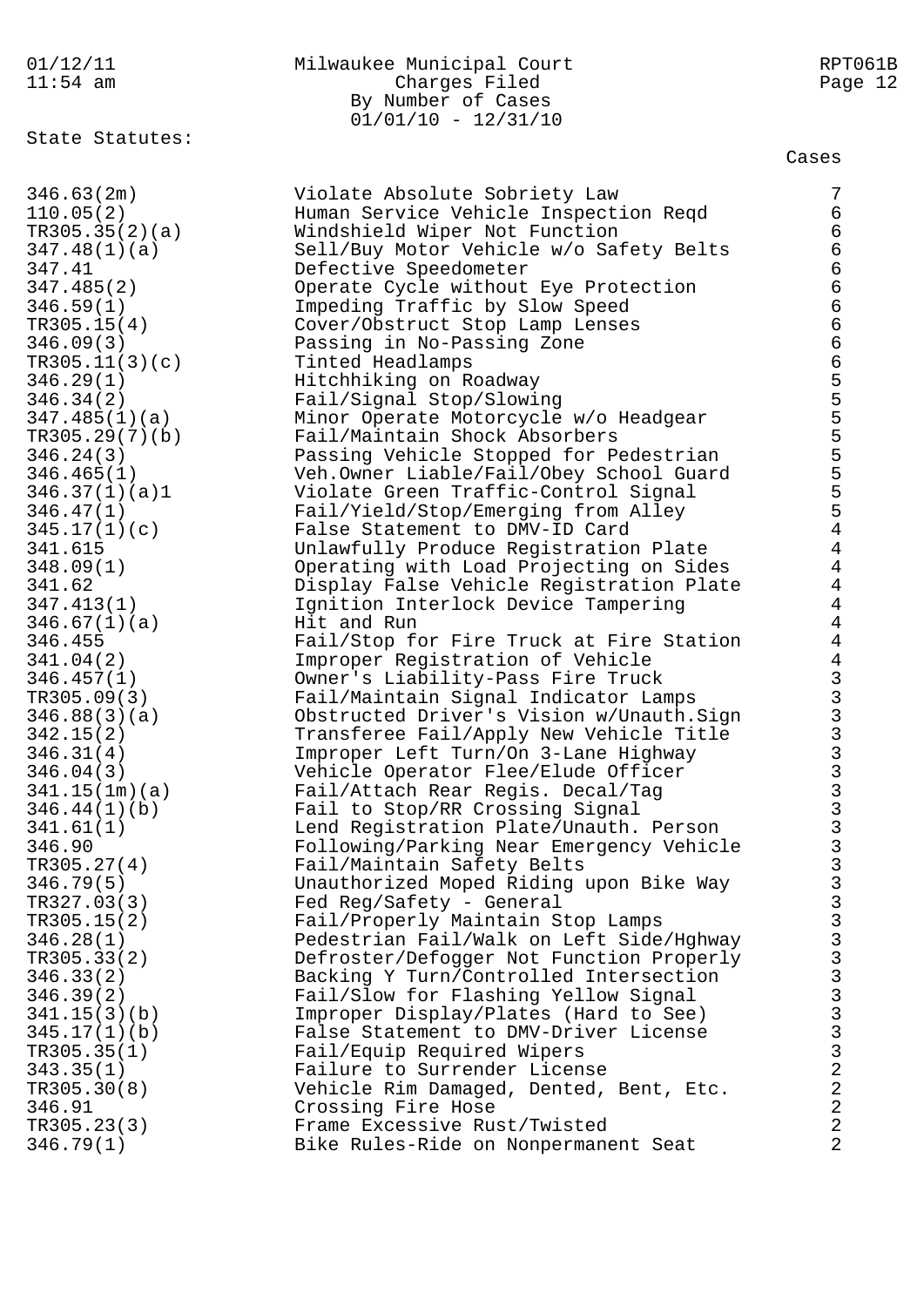| 01/12/11<br>$11:54$ am                                                             | Milwaukee Municipal Court<br>Charges Filed<br>By Number of Cases<br>$01/01/10 - 12/31/10$                                                                                                           | RPT061B<br>Page 13                                                                |
|------------------------------------------------------------------------------------|-----------------------------------------------------------------------------------------------------------------------------------------------------------------------------------------------------|-----------------------------------------------------------------------------------|
| State Statutes:                                                                    |                                                                                                                                                                                                     | Cases                                                                             |
| TR305.35(4)                                                                        | Fail/Maintain Windshield Washer/Fluid                                                                                                                                                               | 2                                                                                 |
| 346.48(1)                                                                          | Fail/Stop for Unloading School Bus                                                                                                                                                                  | $\sqrt{2}$                                                                        |
| 346.79(4)                                                                          | Bike Rules-Attach Bike/Another Veh.                                                                                                                                                                 | $\sqrt{2}$                                                                        |
| 341.15(1m)(b)                                                                      | Fail/Attach Front Regis. Decal/Tag                                                                                                                                                                  | $\overline{a}$                                                                    |
| 341.15(3)(a)                                                                       | Improper Display/Plates (No Plates)                                                                                                                                                                 | $\sqrt{2}$                                                                        |
| TR305.15(1)                                                                        | Fail/Equip with Stop Lamps                                                                                                                                                                          | $\overline{a}$                                                                    |
| 346.80(4)                                                                          | Bike Rules-Ride Where Prohibited by Sign                                                                                                                                                            | $\overline{2}$                                                                    |
| 346.79(2)(a)                                                                       | Bike Rules-Transport Unauth. Passengers                                                                                                                                                             | $\overline{a}$                                                                    |
| 346.67(1)                                                                          | Hit and Run                                                                                                                                                                                         | $\overline{a}$                                                                    |
| 346.47(2)                                                                          | Fail/Stop at Intersecting Alley                                                                                                                                                                     | $\overline{a}$                                                                    |
| TR305.22(2)                                                                        | Rusted/Damaged Fenders                                                                                                                                                                              | $\overline{a}$                                                                    |
| 346.175(1)(a)                                                                      | Owners Liability-Flee/Elude Officer                                                                                                                                                                 | $\sqrt{2}$                                                                        |
| 343.085(2m)(a)1                                                                    | Prob Licensee Oper Veh w/other person                                                                                                                                                               | $\sqrt{2}$                                                                        |
| 347.20(2)                                                                          | No Flag on Projecting Load by Day                                                                                                                                                                   | $\overline{2}$                                                                    |
| 347.06(3)                                                                          | Unclean/Defective Lights or Reflectors                                                                                                                                                              | $\overline{a}$                                                                    |
| 343.05(3)(c)                                                                       | Operate Moped w/o Valid License                                                                                                                                                                     | $\overline{2}$                                                                    |
| 346.79(3)                                                                          | Bike Rules-Carry Package/InterfereRiding                                                                                                                                                            | $\overline{a}$                                                                    |
| TR305.24(3)                                                                        | Fail/Improper Fuel Tank Cap                                                                                                                                                                         | $\overline{2}$                                                                    |
| 343.43(1)(a)                                                                       | Present Revoked License as Valid                                                                                                                                                                    | $\overline{a}$                                                                    |
| 346.78                                                                             | Bike Rules-Ride Play Vehicles on Roadway                                                                                                                                                            | $\sqrt{2}$                                                                        |
| 343.44(1)(c)                                                                       | Driving While Out-Of-Service                                                                                                                                                                        | $\overline{2}$                                                                    |
| 343.44(1)(d)                                                                       | Driving While Disqualified                                                                                                                                                                          | $\overline{2}$                                                                    |
| 346.18(7)(a)                                                                       | Fail/Yield when Entering Alley                                                                                                                                                                      | $\sqrt{2}$                                                                        |
| TR305.20(3)<br>347.09(1)(c)<br>347.48(2m)<br>343.22(2)(a)<br>800.12<br>TR305.26(4) | No Protection on Exposed Exhaust System<br>Operate Special Vehicle w/o Headlights<br>Mandatory Seatbelts Requirement<br>Fail/Apply Photo License/Address Change<br>Contempt<br>Inadequate Mirror(s) | $\sqrt{2}$<br>$\overline{a}$<br>$\overline{a}$<br>$\overline{a}$<br>$\frac{2}{2}$ |
| 346.70(5)                                                                          | Falsifying Accident Report                                                                                                                                                                          | $\overline{a}$                                                                    |
| 347.09                                                                             | Other Headlamp Equipment Violations                                                                                                                                                                 | 1                                                                                 |
| 346.70(2)                                                                          | Duty/Report Accident (Report Req'mt)                                                                                                                                                                | 1                                                                                 |
| TR327.05(3)(a)                                                                     | Interstate Record of Duty Status                                                                                                                                                                    | $\mathbf 1$                                                                       |
| TR305.06(1)                                                                        | Operate with Missing/Altered Vehicle ID                                                                                                                                                             | $\mathbf 1$                                                                       |
| 346.45(2)                                                                          | Improper Stop/Proceeding at RR Crossing                                                                                                                                                             | $\mathbf 1$                                                                       |
| 346.88(3)                                                                          | Obstructed Driver's Vision/Object                                                                                                                                                                   | $\mathbf 1$                                                                       |
| 346.52(1)(a)                                                                       | Stopping/Standing w/i Intersection                                                                                                                                                                  | $\mathbf 1$                                                                       |
| 348.06(1)                                                                          | Operate Vehicle (Excess Height) w/oPermit                                                                                                                                                           | $\mathbf 1$                                                                       |
| TR325.02(6)                                                                        | Vehicle Equipment Violations-Group 2                                                                                                                                                                | 1                                                                                 |
| 347.485(1)(am)                                                                     | Operate Cycle w/ Passenger w/o Headgear                                                                                                                                                             | $\mathbf 1$                                                                       |
| TR305.20(1)                                                                        | Fail/Properly Maintain Exhaust System                                                                                                                                                               | $\mathbf 1$                                                                       |
| 346.595(1)                                                                         | Over 2 Motorcycles Abreast in Lane                                                                                                                                                                  | $\mathbf 1$                                                                       |
| TR305.29(9)                                                                        | Vehicle Visibly Out of Alignment                                                                                                                                                                    | $\mathbf 1$                                                                       |
| TR305.22(3)                                                                        | Fail/Securely Mount Vehicle Fenders                                                                                                                                                                 | $\mathbf 1$                                                                       |
| TR305.22(5)                                                                        | Illegal Projection of Vehicle Fenders                                                                                                                                                               | $\mathbf 1$                                                                       |
| 346.37(1)(c)2                                                                      | Pedes/Bike Violate Red Traffic Light                                                                                                                                                                | 1                                                                                 |
| 346.14(2)(a)                                                                       | Truck Following Too Closely                                                                                                                                                                         | $\mathbf 1$                                                                       |
| 346.44(2)                                                                          | Driving Through/Around RR Crossing Gate                                                                                                                                                             | $\mathbf 1$                                                                       |
| 346.19(2)                                                                          | Emergency Veh.Operator Fail/Drive Safely                                                                                                                                                            | $\mathbf 1$                                                                       |
| 346.595(5)                                                                         | Operate Motorcycle w/o Headlights On                                                                                                                                                                | 1                                                                                 |
| 23.33(6)(a)                                                                        | ATV-Fail/Display Lighted Headlamp                                                                                                                                                                   | 1                                                                                 |
| TR305.23(1)                                                                        | Frame Improperly Maintained                                                                                                                                                                         | $\mathbf 1$                                                                       |